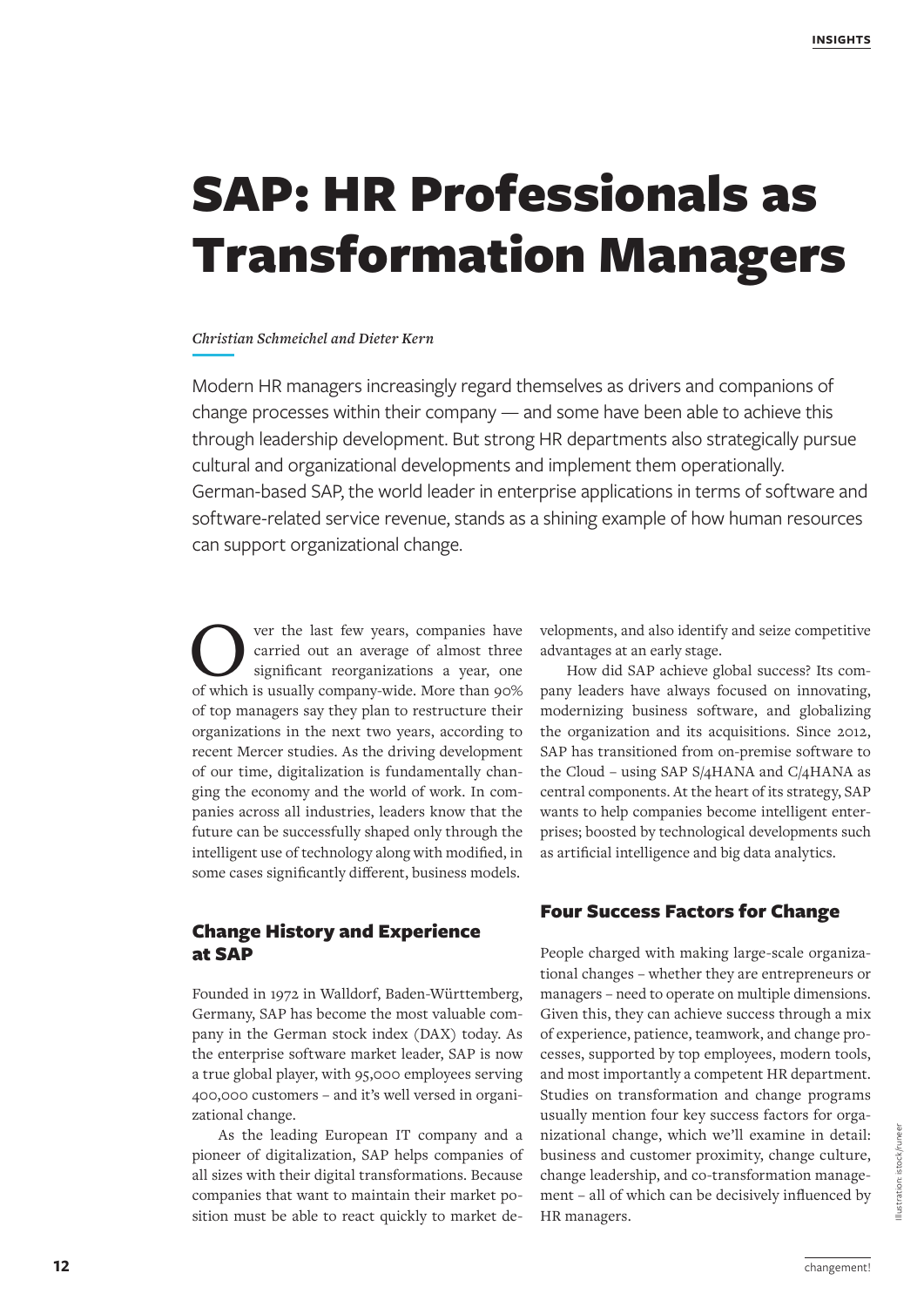

# **Four Success Factors for Organizational Change**

| <b>Success Factor</b>                     | <b>Description</b>                                                                                                                                                                                              | <b>Tools</b>                                                                                                                                                                                                          |
|-------------------------------------------|-----------------------------------------------------------------------------------------------------------------------------------------------------------------------------------------------------------------|-----------------------------------------------------------------------------------------------------------------------------------------------------------------------------------------------------------------------|
| <b>Business and</b><br>customer proximity | • HR needs a good understanding of the market,<br>end customers, business model, value drivers,<br>strategy<br>• HR activities geared toward business strategy,<br>as well as willingness and ability to change | • People and HR strategy<br>(company, per business area)<br>• Departmental targets for setting objectives<br>for HR employees<br>• HR rotations to and from business areas                                            |
| Change culture                            | • Promoting change-oriented attitude and<br>appropriate behavior among employees                                                                                                                                | • Purpose Statement<br>• Behavioral guidelines: Definition of and<br>integration into HR processes<br>• Cultural fit assessments<br>• Maintenance of high employee engagement<br>through positive employee experience |
| <b>Change Leadership</b>                  | • Empowering managers for<br>change management                                                                                                                                                                  | • Competency model<br>• State-of-the-art portfolio of management<br>qualifications (on/off the job)<br>• Modern performance management                                                                                |
| Co-Transformation<br>Management           | • Strong support of transformation<br>projects by HR                                                                                                                                                            | • Focused HR business partner role<br>• Qualification of HR department for<br>organizational design and development                                                                                                   |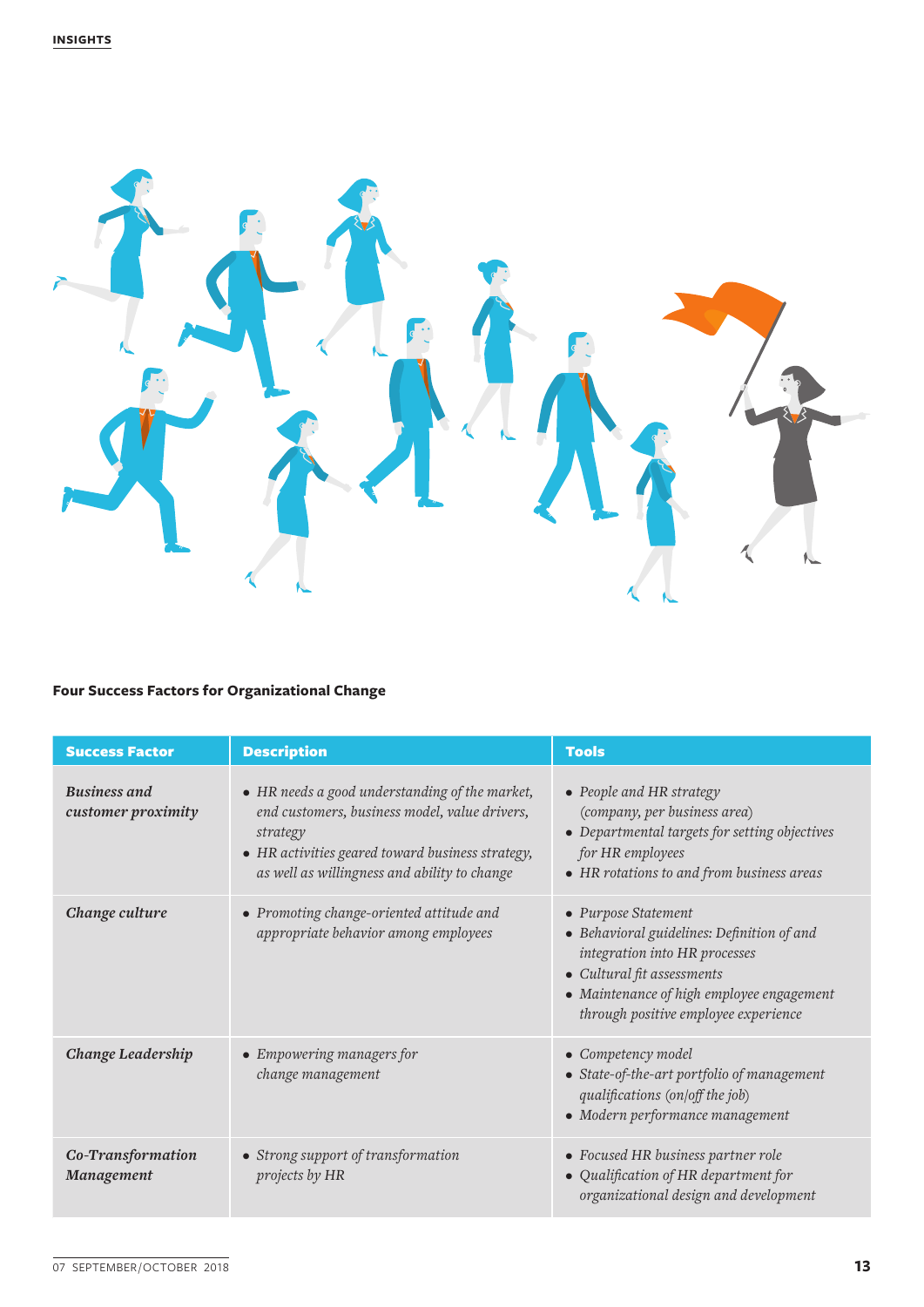#### Success Factor 1:

#### **Business and customer proximity**

Most managers have come to expect good business sense – knowledge of and a flair for business – from their HR counterparts, in addition to strategic dialog and the ability to create and implement HR action plans. Studies show that the HR departments that best meet these expectations tend to:

- **–** Display an in-depth understanding of customers, markets, key figures and the strategy change that takes place before many reorganizations
- **–** Share responsibility for value creation in operational sectors
- **–** Take actions aligned with the business strategy; supported by a strong communication plan

#### **Human Resources Management at SAP**

The HR strategy at SAP doesn't stand alone – in fact, it is an integral part of the business strategy, since employees are the ones who drive the digital transformation among SAP's customers. The HR strategy strives to provide attractive learning and development opportunities for the company's five generations of employees, across all stages of their careers.

In 2017, SAP invested around 185 million euros in learning and offered 1.3 million training sessions to employees. Intergenerational mentoring brings employees together, meaning that they make new contacts, exchange knowledge and learn from each other. Training sessions about diversity and inclusion convey the advantages of these attributes for the company. An intrapreneurship program nurtures particularly high-performing, business-minded employees. Design thinking methods, more than 200 collaboration spaces, and modern working technologies also create a working environment that aims to attract and retain the best talent in the market.

#### **Providing Positive Experiences with "HR Punks"**

SAP applies a "One HR" concept based on three principles for day-to-day HR activities: simplification, standardization, and customer satisfaction. Employees are seen as customers and consumers of HR services. HR work is aimed at providing a positive, holistic HR consumer experience – from the initial contact with the applicant, to their recruitment and onboarding, to their personal development. The aim is to provide employees with technology that matches what they use in their personal lives, such as mobile, intuitive applications that are fun to use. This experience begins with language that

is easy to understand (no HR jargon), then involves user-friendly intranet or self-service applications, followed by employee development, leadership, and culture.

On one hand, this HR work takes into account the flexibility and complexity of the digital work environment. On the other hand, it regards employee engagement as a prerequisite for innovation. Speaking of innovation: SAP uses the term and hashtag #HRPunks to raise the profile of internal initiatives and the HR profession overall.

### **Special Features of COO and End Customer Contact**

A close connection between the cross-divisional functions of HR and the wider business rely on two specific features:

- **1** Each division of SAP's executive board has its own Chief Operating Officer (COO). This means that company-wide issues and topics can be taken up, discussed, and dealt with on the spot. The cross-functional COO team also makes it easier to plan and implement company-wide change projects. In particular, the COO for the executive board division responsible for HR takes on a central, guiding role in transformation programs.
- **2** As a developer of digital HR technology, SAP puts its own HR professionals in direct contact with end customers. Together with their sales, service, or development colleagues, HR employees

# **INSIGHT**

# #HR Punks

*The idea: driving change and innovation through creative concepts and cheeky communication.* 

*How it began: It got its start at a customer event in 2017 when SAP's CHRO Stefan Ries, dressed as a punk and performed "Should I Stay or Should I Go" by The Clash to creatively call for more self-confidence of the HR profession regarding its contribution to the business.*

*What happened so far: The company uses #HRPunks to document and communicate various HR initiatives especially relating to the topic of "HR Consumer Experience".*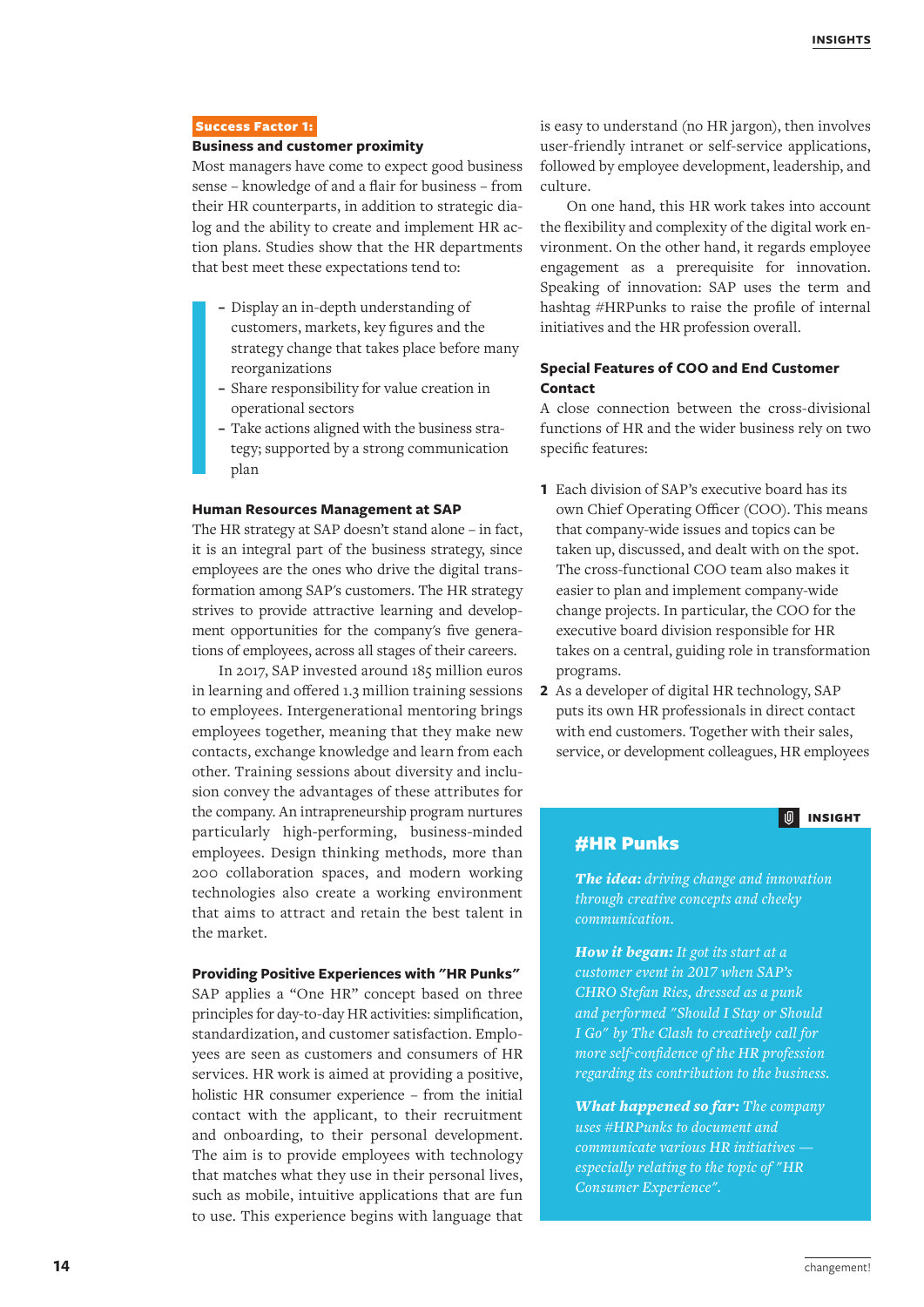work in the field based on subject area specialties or the customers within their remit. In addition, rotations between the HR department and the business areas promote understanding of the business areas and customers.

#### Succuss Factor 2:

#### **Change Culture**

Today, employees see themselves as the drivers of their own professional destiny. Topics such as respect, values, culture, and organizational change are more important than ever. Employees tend to ask, how can I find meaning in my work? Shall I stay at this company? Do I support the changes its going through? And why should I do my job and support this company?

If organizational changes are to be successful, all employees must be involved and engaged. This imperative is underpinned by a meaningful vision and a clear rational behind it, making the company's purpose understandable to customers, employees, and society. This is important for answering questions as to the whys and wherefores, particularly during a period of change. Organizations that promote a positive attitude to change per se and have high levels of employee engagement are in a good position to succeed.

#### **SAP's Culture: How We Run**

SAP's vision is to "Help the world run better and improve people's lives." And it's working. In the "Fit for Purpose Index 2018," which assesses companies' commitments to their promises, SAP is ranked second in the technology sector and 12th among all industry sectors. Employee engagement, measured by surveys, has increased since 2013 to 85 percent.

In the employer rating portal Kununu – which assesses four company culture-defining criteria: working atmosphere, communication, work-life balance, and collective cohesion – SAP ranked first in the employee ratings for DAX 30 companies (as of June 2017). One reason for this is SAP's "How We Run" culture. Its five simple principles give purpose and help to achieve SAP's goals. They are: tell it like it is, stay curious, embrace differences, keep the promise, and build bridges – not silos. These principles are particularly effective for addressing difficulties or pitfalls openly and constructively and working together to develop solutions.

#### Success Factor 3:

#### **Change Leadership**

Today's managers should drive and lead change processes. They need to communicate the change, build confidence in the change, motivate employees through the change, and embody the change. Along with professional aptitude, change experience and change competence are increasingly becoming the most sought-after skills for managers. Companies are also investing more heavily in developing these traits in managers. If these investments are to be effective, they must be strategy-based, planned, and holistic. Companies with a high degree of maturity in leadership development offer targeted coaching, mentoring, leadership training, and conferences, as well as assessments of potential, 360-degree feedback, collaboration with universities/business schools, succession planning, and mobile learning opportunities. Practical activities, such as assignments abroad and job rotation, complete this robust development portfolio.

#### **Shaping the Transformation**

Clearly, requirements for managers have changed over time. At SAP, managers are expected to demonstrate three unique leadership principles: develop amazing talent, ensure customer success, and drive simplicity. Driving simplicity refers to expectations for managing behavior during change processes at SAP, specifically:

- **–** Translate the vision and strategy into objectives, responsibilities, and measurable results
- **–** Engage in an open dialog at an early stage with the colleagues affected by the change
- **–** Listen and respond to concerns about the change
- **–** Stay agile during the change process and adapt the implementation as necessary

SAP has begun investing in consistent training to develop these competencies in all levels of management. In 2017, around 60% of SAP managers had completed the development program, and as a result "trust in leadership" scores have risen on employee surveys.

The performance management system, which had been crucial for operational and everyday management, was fundamentally revised. It had been based on a static evaluation approach involving year-end meetings, which no longer met fast-changing requirements and employee expectations. Through "SAP Talk", a continuous dialog between employees and managers, a system without "school grades" was introduced. This approach better supports current business dynamics, the associated changes, and the expectations of the workforce. The focal points of SAP Talk meetings are employee development, tasks, projects, objectives, and working conditions.